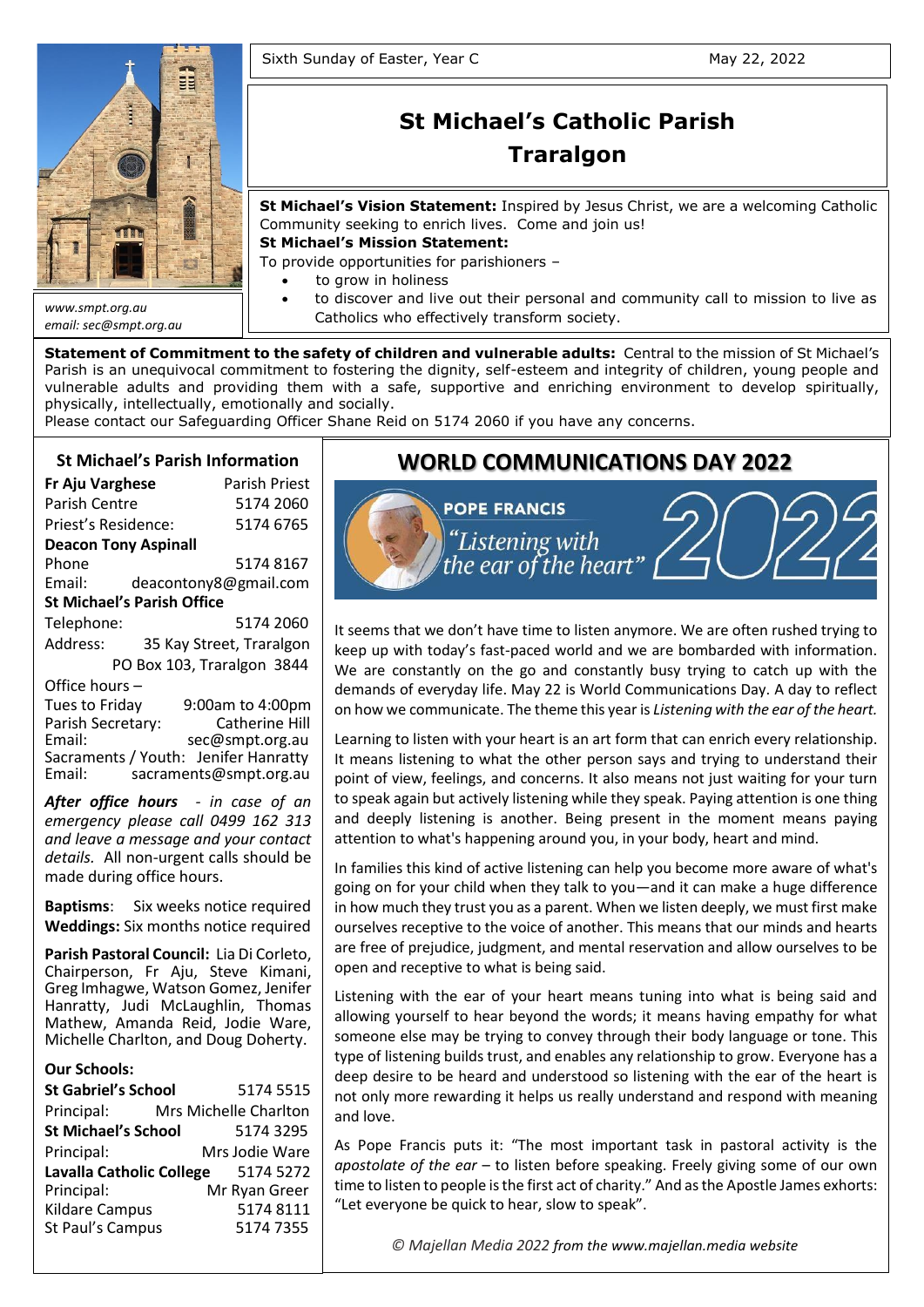| <b>Sunday Mass Times</b>  |                                                             |  |
|---------------------------|-------------------------------------------------------------|--|
| Saturday<br>5:00pm Mass   |                                                             |  |
| Sunday                    | 9:30am & 5:00pm Mass                                        |  |
| <b>Weekday Mass Times</b> |                                                             |  |
| Tuesday May 24            | 9:30am Mass                                                 |  |
| Wednesday May<br>25       | 11:00am Reconciliation<br>11:00am Adoration<br>12:00pm Mass |  |
| Thursday May 26           | 9:30am Mass- St Gabriel's PS*                               |  |
| Friday May 27             | 9:30am Mass                                                 |  |

*\*All parishioners are warmly invited to join in our Thursday morning mass at St Gabriel's Primary School at 9:30am*

**REQUIEM MASS** for **Kevin Fitzsimon** will be celebrated this **Monday May 23 at 11:30am** at St Michael's Traralgon.

Our deepest sympathy to Nola and the Fitzsimon family for their recent loss. We will remember Kevin for his dedication and passion for his family, his



community and his parish, particularly the music ministry. Parishioners are invited to join his family and friends as we celebrate his life together on Monday.

**PLEASE PRAY FOR:** those who have died recently including Friedel Nightingale, Kevin Fitzsimon and Edith Tarabec, and those whose anniversaries occur at this time including Noreen Waud, Vincent Bernard Vaz, Emil Swiety, John Zahra, Paul Denny and Amanda and Simon O'Brien.

*Lord, let your perpetual light shine upon them. May they rest in peace. Amen.*

**WE PRAY FOR THOSE WHO ARE SICK:** including Peter Dal Pra, Ann-Maree Daly, Gary Donchi, Bill Edgar, Bernadette Formaran, Fr Frank Freeman, Marj Gilbert, Carolyn Gleeson, Jacqui Granville, Barbara Greaves, Ellen Hammond, Jenny Hansch, Robert Hazelman, Imogen Hillier, Joyce Martin, Ivy



May, Deborah McKerchar, Ben Melenhorst, Maree Morris, Henry Polo, Joan Riggall, Theresa Rosello, Kath Ryan, Jerry Templer, Damiano Tripodi, Julie Vaz, Brian Vivian, Celie Smith, Sharon Veleff, George Walkan, Roy Ward, Kelly Maher, Victoria Rohli, Trish Sweeney and Father John Speekman, James Whitty and Tony Tactor, and all those we hold dear in our hearts.



**PARISH MORNING TEA:** The Catholic Women's League hosted a lovely morning tea last Sunday to raise money for Caritas Australia's Ukraine Appeal. Thank you to the CWL Ladies for all their hard work and time they put into organizing and running the event. It gave parishioners a chance to catch up over a cup of tea and cake whilst raising money for a good cause. It was a great day filled with delicious food, prizes and stall items and thoroughly enjoyed by all. Thanks also to the parishioners who went along and supported the event, \$543.05 was raised.

| THIS WEEK'S EVENTS: |                                  |  |  |
|---------------------|----------------------------------|--|--|
|                     | Wednesday May 25                 |  |  |
| 11:00am             | Reconciliation,                  |  |  |
|                     | St Michael's Church              |  |  |
| 5:30pm              | Liturgy Team Meeting,            |  |  |
|                     | Parish Centre                    |  |  |
| Thursday May 26     |                                  |  |  |
| 9:30am              | Parish Mass,                     |  |  |
|                     | St Gabriel's Primary School      |  |  |
| 10:30am             | Charismatic Prayer Group,        |  |  |
|                     | St Michael's Church              |  |  |
| Friday May 27       |                                  |  |  |
| 5:30 <sub>pm</sub>  | Diocesan Leadership Team Mass,   |  |  |
|                     | St Michael's Church              |  |  |
| Save the Date!      |                                  |  |  |
| Sunday              | Pentecost Multicultural Mass and |  |  |
| June 05             | Morning Tea                      |  |  |

**BAPTISMS:** This weekend, we welcome for Baptism: **Layla Antonia Fazioli**, daughter of Adrian and Danielle, and **Archer Phillip Chapman**, son of Steven and Nicole. Congratulations to both families from us all! The next Baptism Preparation Meeting will be



held on **Tuesday June 07 at 7:00pm** in the Church. Please contact the Parish Office on 5174 2060 if you are interested in attending.

**CONFIRMATION NEWS:** Confirmation will be celebrated on Friday June  $3<sup>rd</sup>$ . If you were unable to attend the parent information night or are yet to hand in your child's enrolment forms, please contact the parish office as soon as possible.



**PENTECOST SUNDAY:** On Sunday June 05, we will celebrate Pentecost with a multi-cultural Mass at 9:30am, followed by a multi-cultural celebration in the Mary MacKillop Hall. It is a wonderful opportunity to celebrate the rich diversity of our parish by sharing our heritage and cultures. Come along and share your stories, dress up and bring a plate to share. Come and join us!!

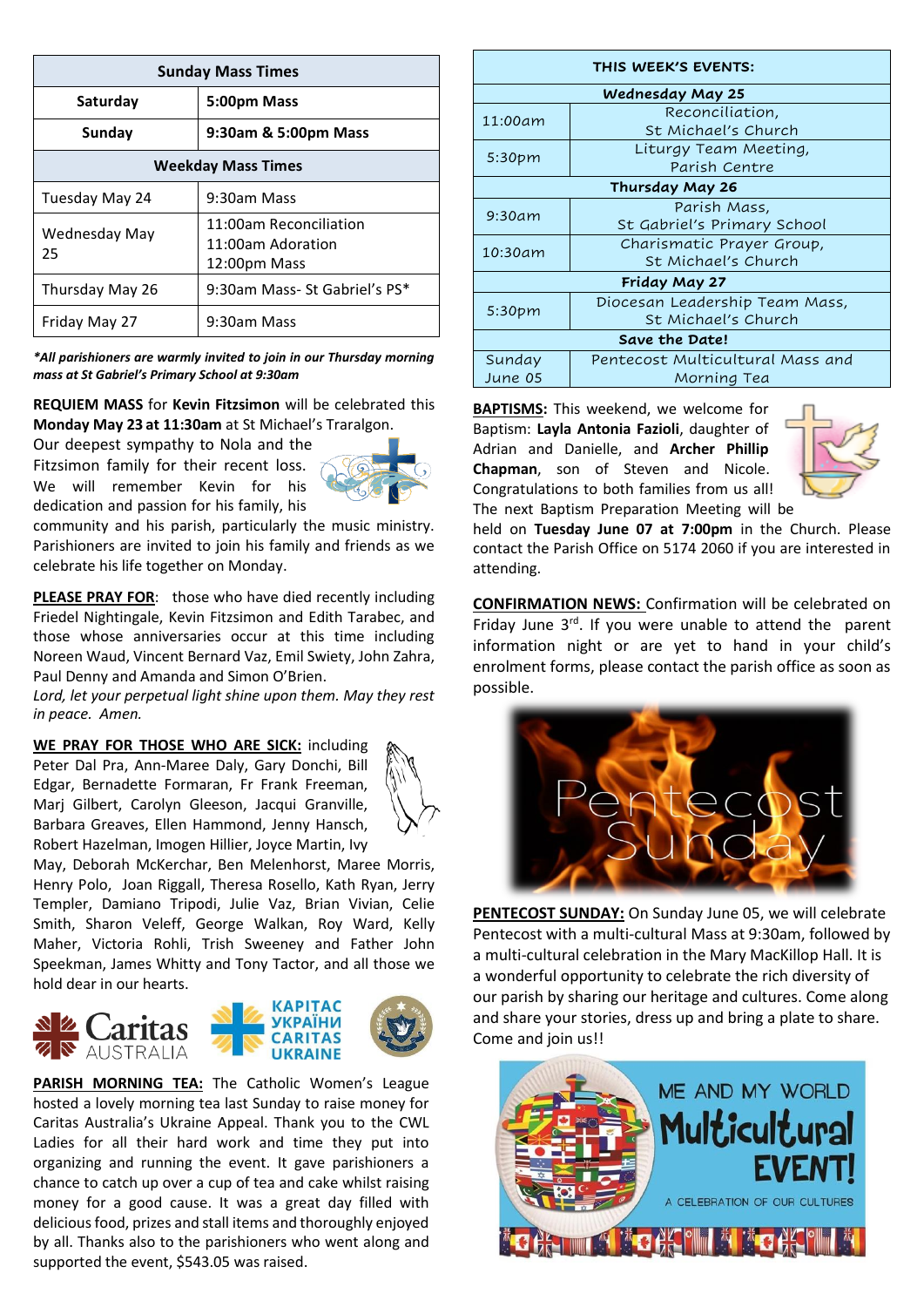#### **St Michael's Parish Traralgon**

## A Time To RENEW And REBUILD **Planned Giving Program 2022**

It is not too late to join our Planned Giving Program, you can contact the parish office for more information, leave your pledge card in the collection bowls at Mass this weekend, or drop it to the parish office. If you would like to continue with your previous planned giving arrangement, you still need to let us know by filling out a new pledge card, and simply putting 'same as before'. Thank you to all those who have committed to our new program, it is very much appreciated.



#### **TRINITY FAMILIES APPEAL 2022:**

Trinity Families is the charitable arm of the Catholic Diocese of Sale and provides funding through grants to other charities working to provide services and programs for families within the boundaries of the Diocese. Please give generously and pray for those who are providing the programs and services in our communities.

All donations of \$2 or more are tax deductible.

**We will also have a leaving collection next weekend to help raise funds for the Trinity Families Appeal 2022.**

**A DAY WITH THE HOLY SPIRIT:** Following the exhortation of the Holy Father, Pope Francis, and upon the blessing of our local ordinary, Bishop Greg, the leadership of the Sale Diocese Charismatic Groups invites us all to an extraordinary experience of the Current of Grace as we celebrate the outpouring of the Holy Spirit upon the Church (Pentecost). As the Lord promised "you will be baptised with the Holy Spirit not many days from now" (Acts 1:5; see also Acts 2:1-4). This promise, Peter says, is for every one of us (Acts 2:39). This gathering affords us another great opportunity for a fresh encounter/renewal of intimacy with the Spirit. Friends, this will be an experience you wouldn't want to miss and you will never forget. God bless you as we come together to celebrate a new beginning in the power of the Holy Spirit.



**Date: Saturday, 04 June 2022. Venue: St Ita's Drouin. Time: 10.30am start to 4.00pm Mass to be celebrated at 2.30pm** **PARISH PASTORAL COUNCIL UPDATE:** Our Parish Pastoral Council (PPC) met on Tuesday May 17, led by our new chairperson Lia DiCorleto. We are currently considering our PPC guidelines with a particular focus on reviewing PPC membership and lengths of service within the group, in the hope to encourage fresh faces to the council. Further to this, we discussed how wonderful it has been to see members of our community reconnect after a somewhat tumultuous two years. We hope to continue to strengthen these relationships and are considering ways in which we can recruit to roles of ministry within our parish. To celebrate Pentecost and the amazing multiculturalism we have in our parish, we welcome you all to attend a Morning Tea on Sunday 5th June after 9.30am mass. This year we encourage you to come dressed in your native dress/attire and please bring a small plate to share.



**LAUDATO SI' WEEK:** (16-24 May) is a celebration of Pope Francis' encyclical *Laudato Si'* and a call to action for Catholics around the world to care for our common home. You can participate through prayer, action and reflection with the new resources created by the ACBC Office for Justice, Ecology and Peace, available from [www.socialjustice.catholic.org.au.](http://www.socialjustice.catholic.org.au/)

Global events held in-person, online, or a combination of the two will be hosted each day. The events will cover Catholic teaching on biodiversity, responding to the cry of the poor, divestment, education, and eco-spirituality.

On Wednesday May 25, Judith Keller hosts Breathing In, Breathing Out, 1 hour and 10 minutes of prayer and contemplation. Starts at 7.30AM. Please register before Sunday May 22 at [kellsull@ozemail.com.au.](mailto:kellsull@ozemail.com.au)

# $\overline{\phantom{a}}$  <u>STEWARDSHIP MATTERS:</u>

*Proclaim a joyful sound and let it be heard; "…do not let your hearts be troubled or afraid." (John 14:27)* Our limited human understanding cannot begin to understand the immense power of God. Instead of trusting in God, we think we can control every outcome. Do you want to make God laugh? Tell Him your plans. The next time worry, anxiety or fear creeps in, thank God for all He has given you and trust that He has a better plan for you.

| Rosters for May 28 & 29, 2022                                                              |                    | The Ascension of the Lord |             |                |                  |
|--------------------------------------------------------------------------------------------|--------------------|---------------------------|-------------|----------------|------------------|
|                                                                                            | Lector             | Commentator               | <b>MERT</b> | Usher/Welcomer | <b>Musicians</b> |
| Saturday May 28 5:00pm                                                                     | R Foote & T Larkin | J Fleming                 | M Mathai    | A Ryan         |                  |
| <b>Sunday May 29</b><br>9:30am                                                             | K Roy & J Dal Pra  | M Tainsh                  | S Hemming   | J & P Dal Pra  | Jane & Simon     |
| <b>Sunday May 29</b><br>5:00 <sub>pm</sub>                                                 | C Hill             | E Hill                    |             | M Noone        | Jane & Simon     |
| 2 <sup>nd</sup> June Van Berkel Team<br>26 <sup>th</sup> May Burns Team<br>Mick's Kitchen: |                    |                           |             |                |                  |